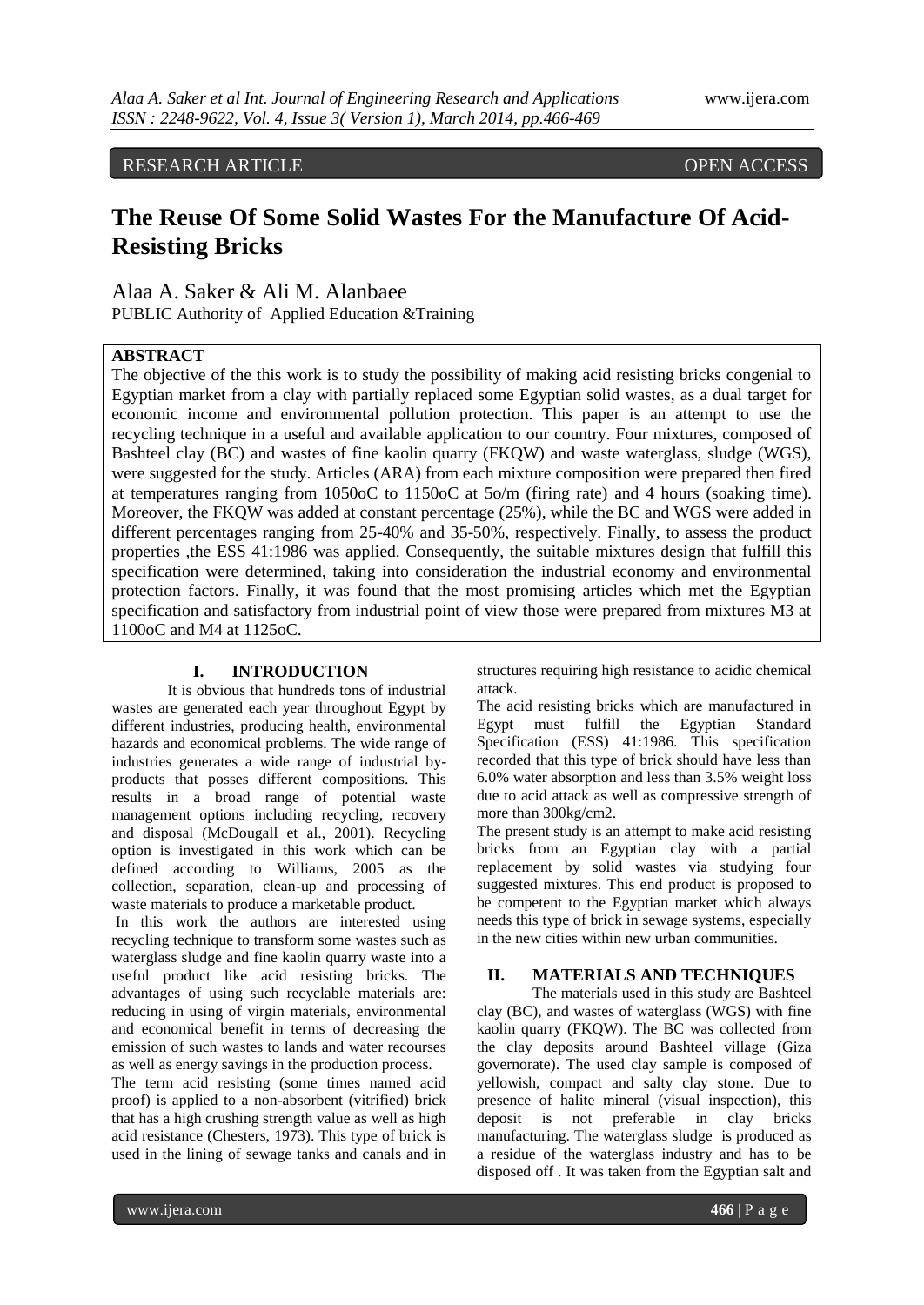soda company (Kafr El-Zayat city). The fine kaolin quarry waste was supplied by Sinai for Manganese Company (Abu-Zeinema city, South Sinai, Egypt).

The texture and nomenclature of BC sample were described after determining their particle size distribution applying sieving and sedimentation processes according to the American Standards for Testing and Materials (ASTM) D422-63 (2000) as well as the adoption of Picard's method (1971) for graphical representation.

The chemical composition of the studied materials was determined by using the computerized X-ray fluorescence (Phillips, PW 1400 Spectrometer, Holland). The mineralogical composition was executed by using X-ray diffraction technique (Phillips, PW 1373 Vertical Diffractometer, Holland). This analysis was run at 40 kV and 40mA using  $Cu$  K $\alpha$  radiation. The identification of minerals was achieved by using MPDF, 1998. Furthermore, the mineralogical and dehydration information of the studied clay sample were gained through the differential thermal (DTA) analysis by using the thermal analyzer DT 50 (Schimadzu Co., Kyoto, Japan).

#### **III. MIXTURE DESIGN AND ARTICLE PREPARATION**

Four innovated mixtures, namely M1, M2, M3 & M4, were designed for this study. These mixtures are composed of a fixed percentage of fine kaolin quarry waste (25%) as well as addition to 25 up to 40% BC at the expense of WGS which gradually increases from 35% in M4 to 50% in M4 as illustrated in Table (1). These starting materials were crushed then separately ground in a laboratory ball mill and screened to pass 90um sieve.

The suggested four mixtures were molded in articles of 5cm-side length cube by pressing under 225 kg/cm<sup>2</sup>. Mixing the composition of the mixtures was performed on dry basis with spraying 5% water by weight before molding. The prepared articles were fired at different firing temperatures ranging from  $1050^{\circ}$  to  $1150^{\circ}$ C at  $5^{\circ}$ C/m firing rate and 4 hours soaking time.

Physical and mechanical characteristics of the fired articles (ARA) from each mixture were determined and assessed according to ESS 41:1986. Moreover, firing weight loss and firing volume change properties were determined and calculated based on ASTM C67-1999a (2000) and Youssef (2005), respectively. Accordingly, the successful mixtures will be determined for using as acid resisting bricks.

#### **IV. RESULTS AND DISCUSSION 4.1. Characteristics of the Raw Materials**

Based on the particle size distribution, of BC sample is considered as well-sorted and very fine clay stone type. Also, it includes about 8.8% fine sand (25063 $\mu$ m), 12.2% silt (63-2 $\mu$ m) and 79.0% clay (< 2um).

Table (2) summarizes the chemical constitution of BC as well as FKQW and WGS samples. It is evident that BC is of low-grade type. It contains high  $SiO<sub>2</sub>$ and Fe<sub>2</sub>O<sub>3</sub> contents with low  $Al_2O_3$  as well as minor Na<sub>2</sub>O, MgO, CaO and  $K_2O$  in decreasing order of abundance. Also, it contains some  $SO<sub>3</sub>$  and high Cl<sup>-</sup> and SO4<sup>-</sup> ions. This is confirmed by the presence of halite (NaCl) mineral, as shown from the XRD patterns of BC powder sample in Fig. (1). Furthermore, this pattern reflects the occurrence of quartz, feldspar, gypsum and halite as non-clay minerals. Also, XRD patterns of the untreated, glycolated and heated clay fraction of this sample indicate that it is mainly composed of montmorillonite, kaolinite and illite clay minerals in descending order of abundance. This clay mineral composition is characterized by an intense endothermic peak at  $104^{\circ}$ C due to the removal of its interlayer water as shown on the DTA curve of BC sample in Fig. (2). This is followed by a weak endothermic peak at 242°C and intense one as endothermic reaction peak at  $\sim 524^{\circ}$ C. These refer to the dehydration of goethite [FeO(OH)] mineral and to the dehydroxylation of clay minerals (Smykatz-Kloss,1974), respectively.

The chemical and mineralogical composition of FKQW and WGS samples are identified from their chemical analysis data in Table (2) and XRD patterns in Fig. (3). It is found that the FKQW is composed predomanty of kaolinite  $[A]<sub>2</sub>(Si<sub>2</sub>O<sub>5</sub>)(OH)<sub>4</sub>$  and quartz  $[SiO<sub>2</sub>]$  minerals and subsidiary of gypsum  $[CaSO<sub>4</sub>.2H<sub>2</sub>O]$  and calcite  $[CaCO3]$  minerals. Hence, its chemical analysis data shows a major content of  $SiO<sub>2</sub>$ ,  $Al<sub>2</sub>O<sub>3</sub>$ , and a minor one of CaO,  $SO<sub>3</sub>$  and TiO<sub>2</sub> in descending order as well as a relatively high content of SO4—ion. On the other hand, WGS sample is rich in  $SiO_2$ , Na<sub>2</sub>O and CaO with some  $Al_2O_3$ ,  $Fe<sub>2</sub>O<sub>3</sub>$  and MgO. These oxides exist as major quartz  $[SiO<sub>2</sub>]$  mineral in addition to minor phases of stilbite  $[Ca_2Al_5Si_{13}O_{36}(14H_2O)],$  gonnardite<br>  $[CaNa_4Si_6Al_4O_{20}(7H_2O)]$  and ussingite  $[CaNa_4Si_6Al_4O_{20}(7H_2O)]$  and [Na<sub>2</sub>AlSi<sub>3</sub>O<sub>8</sub>(OH)]. Furthermore, as clarified from the chemical composition of the materials used that the fired articles from different mixtures may give constituents that fall within the ternary phase diagram of  $SiO_2$ -Al<sub>2</sub>O<sub>3</sub>-CaO.

#### **4.2. Mineralogy of the Fired Articles**

It is valuable here to observe that M4 articles are densified on firing up to  $1125^{\circ}$ C without any changes in their shape due to partial melting. While, M3 and M2 articles are densified up to  $1100^{\circ}$ C and  $1075^{\circ}$ C, respectively and those of M1 are densified only at  $1050^{\circ}$ C. The shape of these articles suffer from shape changes above these temperatures due to their melting and over firing. This is mainly attributed to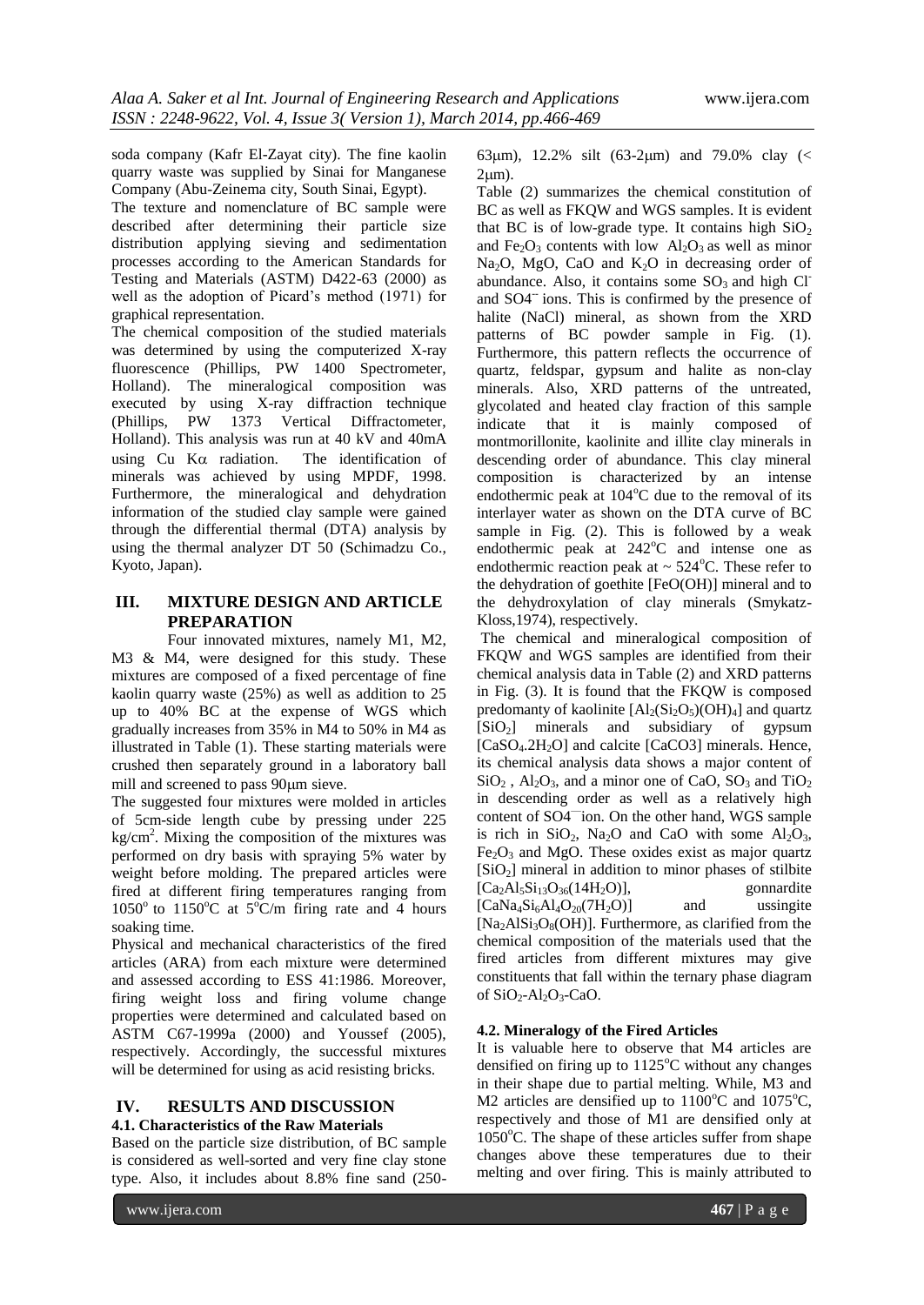the high content of the alkali oxide,  $Na<sub>2</sub>O$ , in the fired mixtures from  $M4$  to  $M1$  (11.80 – 14.38%) as demonstrated in Table (3). From this table, it is evident that the increase of WGS from M4 to M1 mixtures at the expense of BC content is concurrent with the increase  $Na<sub>2</sub>O$  content. This construe the lowering of partial melting temperature in the same trend of WGS increment.

Table (3) also illustrates a little increase in  $SiO<sub>2</sub>$ content from 59.20 (M1) to 59.27% (M4) with simultaneous decrease of CaO content from 6.64 to 5.80% due the gradual increase of WGS addition at the cost of BC from M4 to M1. Moreover,  $Al_2O_3$ content increases with increasing of BC content from M1(14.74%) to M4 (16.45%) mixtures. Meanwhile, the Fe<sub>2</sub>O<sub>3</sub>, MgO and K<sub>2</sub>O contents exist at more or less constant levels of 3.13, 2.36 and 0.37%, respectively. These data indicate that on decreasing WGS from M1 to M4 leads to somewhat gradual decrease in C/S molar ratio (basicity) from 0.12 to 0.10.

Figs.  $(4 - 6)$  exhibit the XRD patterns of the standing articles from the four proposed mixtures that fired at 1050°, 1075°, 1100° & 1125°C. From these patterns, at  $1050^{\circ}$ C the detected phases are anorthite  $[(Ca,Na)]$  $(Si, Al)<sub>4</sub>O<sub>8</sub>$ ), augite [ca (Fe,Mg) $Si<sub>2</sub>O<sub>6</sub>$ ],  $\alpha$ -wollastonite [CaSiO<sub>3</sub>], gehlenite [Ca<sub>2</sub>Al<sub>2</sub>SiO<sub>7</sub>], and quartz [SiO<sub>2</sub>].<br>These phases are in concordance with concordance neomineralization of El-Mahllawy (2004). On increasing firing temperature up to  $1075^{\circ}$ C in M2, up to  $1100^{\circ}$ C in M3 as well as up to  $1125^{\circ}$ C in M4, significant increase in the amount of anorthite, which has lower C/S ratio (0.25) occurs with gradual diminishing of phases having higher C/S ratio; namely augite (0.5), gehlenite (2.0) and wollastonite  $(1.0).$ 

It is evident from these patterns that the quartz, gehlenite and wollastonite minerals decrease with the increase of firing temperature. the contrary, anorthite mineral increase with the increase of firing temperature. This is attributed to the fact that, when the temperature increases to  $800^{\circ}$ C, CaCO<sub>3</sub> is decomposed to CaO and the latter reacts with quartz and Al, Si of the clay and leads to formation of wollastonite and metastable gehlenite (Tjerk, 1970). By Further increase in temperature, the gehlenite content diminishes in intensities and augite appears (Jordan et. al, 2001). This is attributed to the fast that the gehlenite mineral reacts with quartz to give wollastonite and plagioclase (Gonzalez-Garcia et. al, 1990). On the other hand, the decreasing in the wollastonite content with the increase of firing temperature is in contradiction with Gonzalez-Garcia et. al (1990), and this may be ascribed to the deficiency in the CaO in the raw materials which leads to the presence of augite at the expense of wollastonite formation. The presence of anorthite in the XRD patterns of the fired articles demonstrates

that the firing process has reached the equilibrium state giving evidences that reaction is completed.

#### **4.3. Physical and Mechanical Properties of the Fired Articles**

Table (4) represents the standing and melting articles (ARA) of the four suggested mixtures as a function in firing temperatures. The properties of these standing fired articles according to ESS 41:1986 are listed in Table (5). From these properties, the following is noticed:

-The water glass sludge content plays an important role in the obtained properties. Where, the water absorption values, weight loss due to acid attack and compressive strength values fulfill the ESS 41:1986 at relatively low firing temperatures with the increase in water glass sludge content. This is attributed to the increase of glassy phase formation which closes the open pores (Searle, 1953), where the WGS includes a high content of alkalis that work as a fluxing agent.

-The water absorption and weigh loss, by acid attack, values decrease with the increase of firing temperature. This is presumably due to the increase of open pore closing, as well as the increase in the formation of more acid withstanding phase (anorthite). Furthermore, porosity which reflects a water absorption property values is a major component that influences strength, durability, shrinkage and creep properties of materials (O'Farrel et. al, 2004).

-The compressive strength values increase with the increase of firing temperature. This may be attributed to the increase of articles densification by development of liquid phase as revealed from the values of firing weight loss and firing shrinkage properties. Also, these values increase with the increase of WGS, and this refers to the increase of glassy phase formation which convoys the increase in WGS. Thereby, if glassy phases are occurred, not more than necessary, the fired body becomes strong and compact.

-The weight loss and volume shrinkage percentage of the fired articles increase with the increase of waterglass content as well as firing temperature and also with the decrease of Bashteel clay raw material. This may be referred to including of WGS on a high content of volatile alkalis which their releasing is augmented with increase firing degree increasing.

The increase of articles melting at low firing temperatures is noticed with the increase of WG sludge content. This is due to the WGS has a high content of alkalis which work as a fluxing agent. Too large proportion of fluxes in the fired body is one of the primary causes of increasing the fusibility and premature failure of some bricks at lower degrees of temperature (Doremus, 2003).

-The fired articles from all mixtures which satisfactory to achieve the limits of ESS 41:1986 are: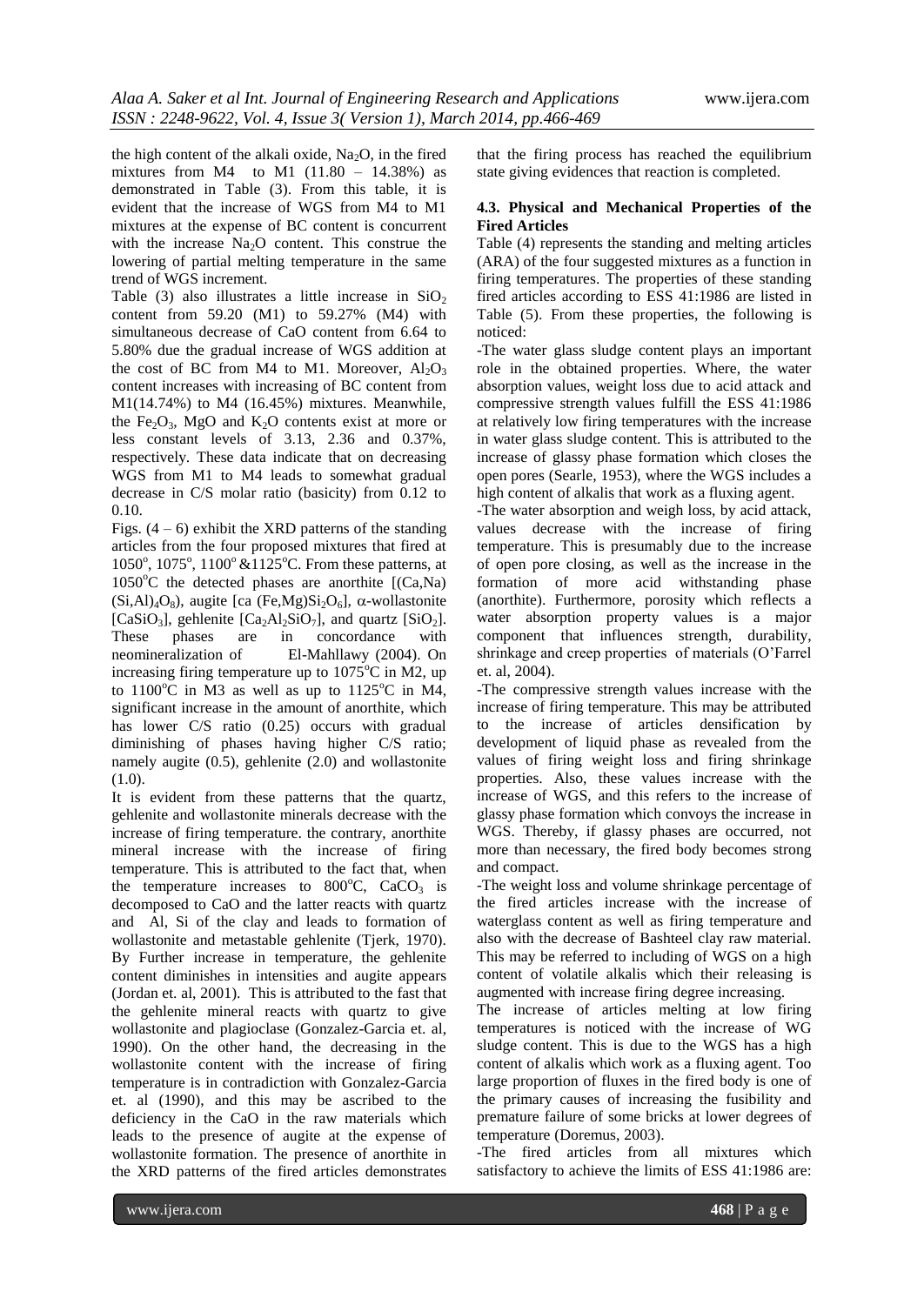M1 at 1050°C, M2 at 1075°C, M3 at 1075°C  $&1100^{\circ}$ C and M4 at  $1125^{\circ}$ C.

#### **V. QUALITY ASSESSMENT**

As shown from the visual inspection of the successful fired articles (ARA) which meet the ESS 41:1986, they have a brown color, smooth surfaces, sharp ends and faces free from any type of cracks.

Table (6) manifests a debate between the properties obtained from the most distinctive articles from our study with others. From this debate, it is clear that the articles which are prepared from the most promising mixture ( $M3$  at  $1100^{\circ}$ C) has a brilliant achievement for the ESS 41:1986 than the others.

#### **VI. CONCLUSION**

From the above findings, the following primary conclusions can be drawn from the work:

- 1- The increase of water glass sludge plays an important role in the enhancement of the fired article properties at relatively low firing temperatures.
- 2- The articles of mixtures that fulfill the Egyptian Specification 41:1986 are: M1 at  $1050^{\circ}$ C, M2 at 1075°C, M3 at 1100°C and M4 at 1125°C
- 3- Articles of mixtures M3 and M4, fired at  $1100^{\circ}$ C and  $1125^{\circ}$ C, respectively are the most applicable and comparable ones satisfying industrial aspects.
- 4- The proposed laboratory acid resisting articles are congenial for the Egyptian market, where the authors used waste materials (inexpensive if compared with the ordinary mixture of sand, feldspars and other additives), and without any further expensive treatment and are prepared under the lowest normal conditions of moulding pressure, firing rate, soaking time and firing temperature.
- 5- The addition of 35-50% waterglass sludge at the expense of Bashteel clay and fine kaolin quarry waste increases alkalis oxide contents. This decreases the temperature of densification by the developed liquid phase to  $1050^{\circ}$ C.
- 6- The fired articles that are mainly composed of anorthite mineral show minimum water absorption loss due to acid attack as well as maximum compressive strength.
- 7- Utilization of the studied wastes in the production of high quality acid-resisting bricks achieves their environmentally safe disposal, production of useful products with high quality at low firing temperatures and saving our virgin inventory of natural feldspar minerals, which usually uses as fluxing materials in such production.

#### **REFERENCES**

- [1.] ASTM-Designation C67-1999a (2000): Standard test method for sampling and testing brick and structural clay tile. Annual Book of ASTM Standards, USA, 2:199-208.
- [2.] ASTM-Designation D422-63 (2000): Standard test method for particle size analysis of soil. Standard Annual Book of ASTM Standards, USA, 4: 128- 135.
- [3.] Chesters, J. H. (1973): Refractories: Production and properties. The Iron and Steel Inst., London.
- [4.] Doremus, R. H. (2003): Melt viscosities of silicate glasses. J. Am. Ceram. Soc., 82 (3): 59-63.
- [5.] Egyptian Standard Specification (ESS) 41:1986: Acid-resisting bricks for lining sewerages tunnels. pp.1-5.
- [6.] El-Mahllawy, M. S. (2004): The composition and ceramic properties of some Egyptian shale deposits and their possible utilization as building materials. Ph.D. Thesis, Fac. Sci., Zagazig Univ.
- [7.] Gonzalez-Garcia, F.; Romero-Acosta, V.; Garcia-Ramos, G. and Gonzalez-Rodriguez, M. (1990): Firing transformation of mixtures of clays containing illite, kaolinite and calcium carbonate used by ornamental tile industries. Appl. Clay Sci., 5 (4): 361-375.
- [8.] Jordan, M. M.; Sanfeliu, T. and Delafuente, C. (2001): Firing transformations of Tertiary clays used in the manufacturing of ceramic tile bodies. Appl. Clay Sci., 20: 87-95.
- [9.] McDougall, F. R.; White, P. R., Franke, M. and Hindle, P. (2001): Integrated solid waste management: A life cycle inventory. Blackwell Science, London.
- [10.] M P D F (1998): Mineral powder diffraction file data book, Sets 1-42, ICCDD, Pennsylvania, USA.
- [11.] O'Farrell, M.; Wild, S. and Sabir, B. B. (2004): Pore size distribution and compressive strength of waste clay mortar. Cement and Concrete composites. 23: 81-91.
- [12.] Picard, M. D. (1971): Classification of finegrained sedimentary rocks. J. Sed. Prt., 41:179- 795.
- [13.] Searle, A. B. (1953): Refractory materials: Their manufacture and uses. 3rd. Ed., 3rd. Impression, Charles Griffin & Company Ltd., London, U. K.
- [14.] Smykatz-Klloss, W. (1974): Differential thermal analysis, application and results in mineralogy. Springer-Verlag, Berlin, Germany.
- [15.] Tjerk, P. (1970): Simple device to avoid orientation effect in X-ray fiffractometer samples.Nereko Rep., 17 (2): 23-24, England.
- [16.] Todor, N. D. (1976): Survey of thermal analysis method and recommendation data communication. Romania, Italy, Revista de chimie, 24 (10): 210- 230.
- [17.] Williams, P. T. (2005): Waste treatment and disposal. 2nd Ed., John Wiley & Sons Ltd, England.
- [18.] Youssef, N. F; El-Sokkary, T. M. and El-Mahllawy, M. S. (2005): Simultaneous utilization of cement kiln dust and blast furnace slag in ceramic floor tile mixtures. Int. Conf. Future Vision and Challenges for Urban Development. 20-22 Dec., Cairo, Egypt.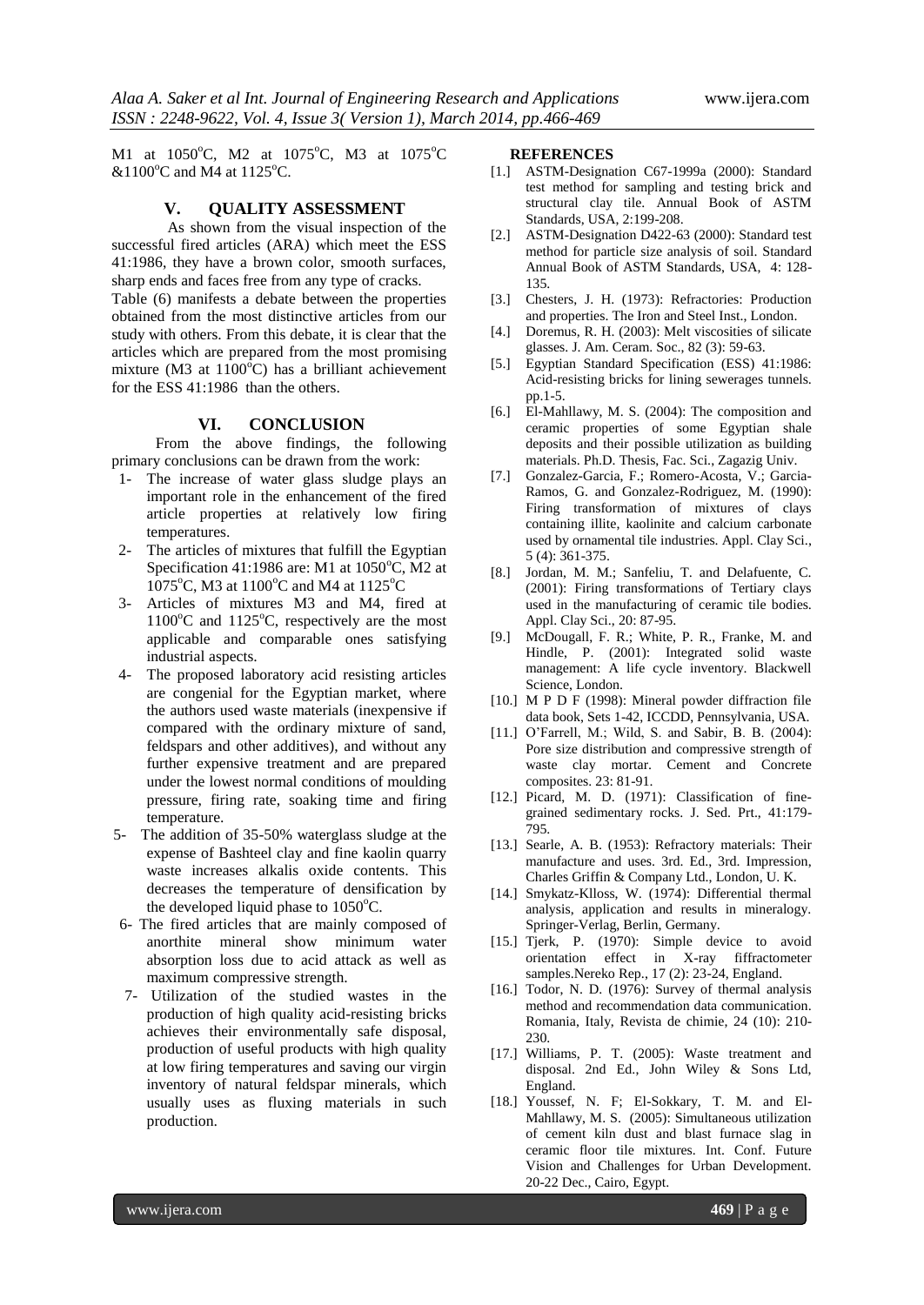|                | Composition $(\% )$                   |             |             |  |  |  |
|----------------|---------------------------------------|-------------|-------------|--|--|--|
|                | <b>Fine kaolin</b><br><b>Bashteel</b> |             | Water glass |  |  |  |
| Symbol         | quarry waste                          | clay sample | sludge      |  |  |  |
|                | (FKQW)                                | (BC)        | (WGS)       |  |  |  |
| M1             | 25                                    | 25          | 50          |  |  |  |
| M <sub>2</sub> | 25                                    | 30          | 45          |  |  |  |
| M3             | 25                                    | 35          | 40          |  |  |  |
|                |                                       |             |             |  |  |  |

**Table (1): Suggested mixtures composition, %**

#### **Table (2): Chemical composition of the materials used**

| Oxide<br>content<br>$\frac{0}{0}$ | <b>Bashteel</b><br>clay sample<br>(BC) | <b>Fine kaolin</b><br>quarry waste<br>(FKQW) | <b>Water glass</b><br>sludge<br>(WGS) |
|-----------------------------------|----------------------------------------|----------------------------------------------|---------------------------------------|
| SiO <sub>2</sub>                  | 44.66                                  | 51.90                                        | 47.30                                 |
| Al <sub>2</sub> O <sub>3</sub>    | 12.52                                  | 26.76                                        | 4.18                                  |
| Fe <sub>2</sub> O <sub>3</sub>    | 5.57                                   | 0.97                                         | 1.07                                  |
| CaO                               | 3.08                                   | 2.61                                         | 7.84                                  |
| MgO                               | 4.24                                   | 0.19                                         | 1.10                                  |
| Na <sub>2</sub> O                 | 5.76                                   | 0.18                                         | 20.18                                 |
| $K_2O$                            | 0.88                                   | 0.02                                         | nil                                   |
| SO <sub>3</sub>                   | 2.79                                   | 2.49                                         | 0.20                                  |
| TiO <sub>2</sub>                  | 0.93                                   | 2.33                                         | nil                                   |
| Cl <sup>2</sup>                   | 2.90                                   | 0.14                                         | nil                                   |
| $SO_4^-$                          | 2.20                                   | 1.95                                         | nil                                   |
| L.O.I                             | 19.26                                  | 12.63                                        | 17.95                                 |

**Table (3): Mixture as well as chemical Composition of the fired mixtures on calcined basis**

| <b>Mixture</b> |                                |               |                  |           |                                |      |      | Chemical composition on calcined basis, % |        |      |         |
|----------------|--------------------------------|---------------|------------------|-----------|--------------------------------|------|------|-------------------------------------------|--------|------|---------|
|                | <b>Mixture</b><br>composition, |               | SiO <sub>2</sub> | $Al_2O_3$ | Fe <sub>2</sub> O <sub>3</sub> | CaO  | MgO  | Na <sub>2</sub> O                         | $K_2O$ | C/S  |         |
|                |                                | $\frac{6}{9}$ |                  |           |                                |      |      |                                           |        |      | m.ratio |
| M1             | 25                             | 25            | 50               | 59.20     | 14.74                          | 2.70 | 6.64 | 2.06                                      | 14.38  | 0.28 | 0.12    |
| M <sub>2</sub> | 25                             | 30            | 45               | 59.22     | 15.31                          | 2.98 | 6.36 | 2.26                                      | 13.53  | 0.34 | 0.12    |
| M <sub>3</sub> | 25                             | 35            | 40               | 59.25     | 15.88                          | 3.27 | 6.08 | 2.46                                      | 12.66  | 0.39 | 0.11    |
| M <sub>4</sub> | 25                             | 40            | 35               | 59.27     | 16.45                          | 3.57 | 5.80 | 2.67                                      | 11.80  | 0.45 | 0.10    |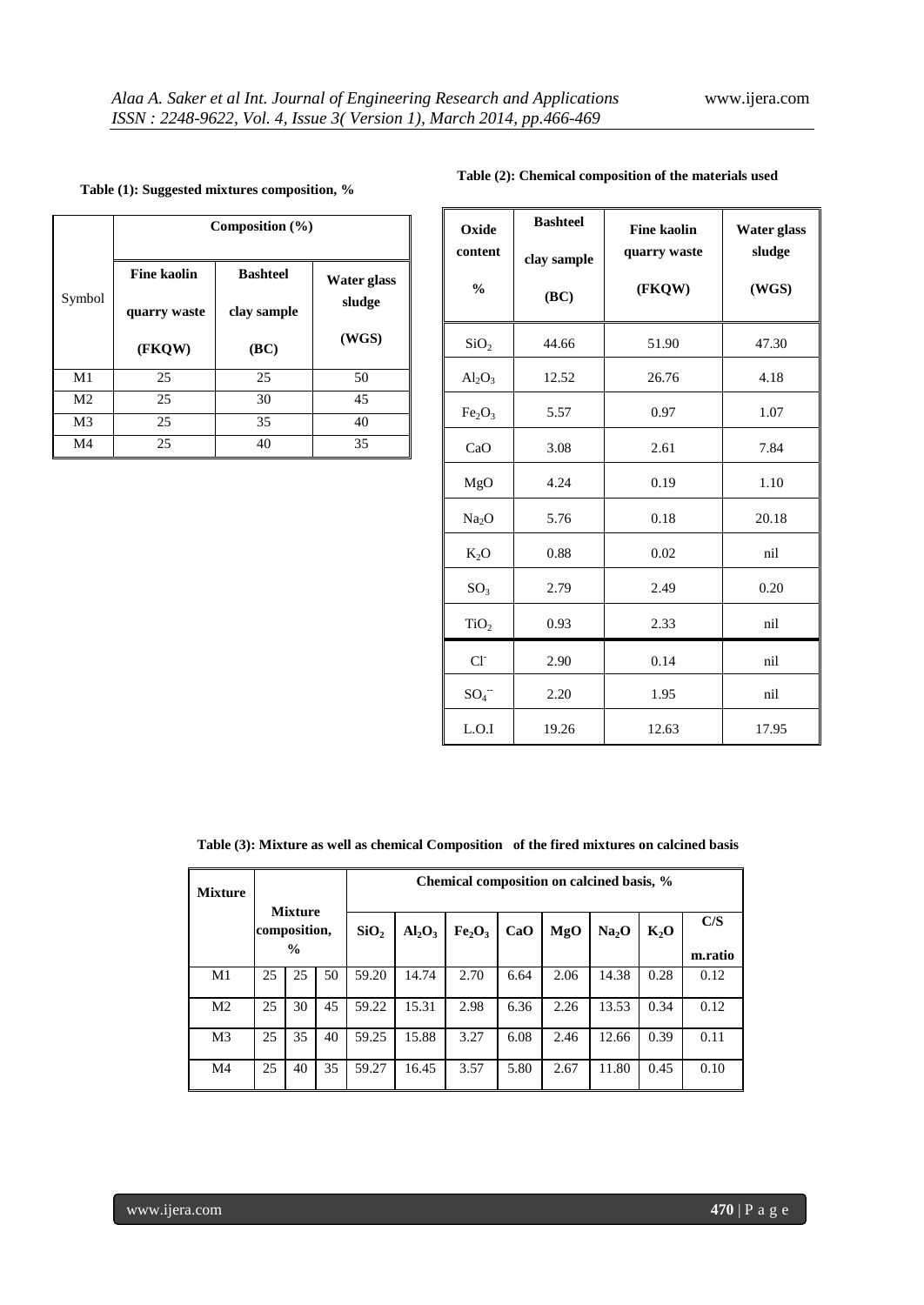**Table (4): Standing (** $\sqrt{ }$ **) and melting (X)** 

**Table (5): The average properties of the standing fired acid resisting** 

**articles of the suggested mixture at different firing temperatures.**

| Firing temp. | <b>Mixture</b> |             |             |               |  |  |  |
|--------------|----------------|-------------|-------------|---------------|--|--|--|
| $\rm ^{o}C$  | M1             | M2          | M3          | $\mathbf{M}4$ |  |  |  |
| 1050         |                |             |             |               |  |  |  |
| 1075         | $\mathbf X$    |             |             |               |  |  |  |
| 1100         | $\mathbf X$    | $\mathbf X$ |             |               |  |  |  |
| 1125         | $\mathbf X$    | $\mathbf X$ | $\mathbf X$ |               |  |  |  |
| 1150         | $\mathbf X$    | $\mathbf X$ | $\mathbf X$ | X             |  |  |  |

| articles of different mixtures. |
|---------------------------------|
|---------------------------------|

| <b>Mixture</b> | Firing<br>temp.<br>$\rm ^{o}C$ | Water<br>abs.<br>$\frac{0}{0}$ | Acid<br>weight<br>$loss\%$ | Comp.<br>strength<br>kg/cm <sup>2</sup> | <b>Firing</b><br>weight<br>loss | Vol.<br>shrink<br>age<br>$\frac{0}{0}$ |
|----------------|--------------------------------|--------------------------------|----------------------------|-----------------------------------------|---------------------------------|----------------------------------------|
| M1             | 1050                           | 1.00                           | 0.03                       | 670.00                                  | 14.00                           | 9.05                                   |
|                | 1050                           | 11.82                          | 3.50                       | 530.00                                  | 5.02                            | 6.29                                   |
| M <sub>2</sub> | 1075                           | 0.09                           | 0.49                       | 902.00                                  | 16.06                           | 11.60                                  |
|                | 1050                           | 16.62                          | 5.33                       | 490.00                                  | 2.64                            | 5.04                                   |
| M <sub>3</sub> | 1075                           | 5.85                           | 1.50                       | 530.00                                  | 10.08                           | 9.81                                   |
|                | 1100                           | 0.77                           | 0.16                       | 802.00                                  | 13.46                           | 14.64                                  |
|                | 1050                           | 19.43                          | 8.56                       | 372.00                                  | 1.67                            | 3.87                                   |
|                | 1075                           | 14.81                          | 2.05                       | 452.00                                  | 2.72                            | 6.24                                   |
| M <sub>4</sub> | 1100                           | 6.55                           | 1.21                       | 572.00                                  | 8.43                            | 10.32                                  |
|                | 1125                           | 1.25                           | 0.67                       | 724.00                                  | 11.83                           | 13.19                                  |
| ESS 41:1986    |                                | < 6.0                          | <3.5                       | >300                                    |                                 |                                        |

**Table (6): A comparison between properties of acid resisting bricks produced under oxidizing firing** 

| condition and the present articles from the most promising mixture $(M3$ at $1100^{\circ}$ C) |
|-----------------------------------------------------------------------------------------------|
|-----------------------------------------------------------------------------------------------|

|                             | <b>Properties</b>                 |                                    |                             |  |  |  |
|-----------------------------|-----------------------------------|------------------------------------|-----------------------------|--|--|--|
| <b>Produced by</b>          | Water absorption<br>$\frac{0}{0}$ | Weight loss by<br>acid attack $\%$ | <b>Compressive strength</b> |  |  |  |
| Attia et al., 1994 (Egypt)  | 5.36                              | 1.84                               | Not Determined              |  |  |  |
| KEPCO Co., 2006 (Egypt)     | 3.8                               | 2.80                               | 660.00                      |  |  |  |
| Sowelam Co., 2004 (Egypt)   | 4.20                              | 3.00                               | 350.00                      |  |  |  |
| El-Mahllawy, 2004 (Egypt)   | 0.35                              | 2.00                               | 561.00                      |  |  |  |
| El-Mahllawy, 2005 (Egypt)   | 1.59                              | 0.96                               | 910.00                      |  |  |  |
| Present study, 2006 (Egypt) | 0.77                              | 0.16                               | 802.00                      |  |  |  |